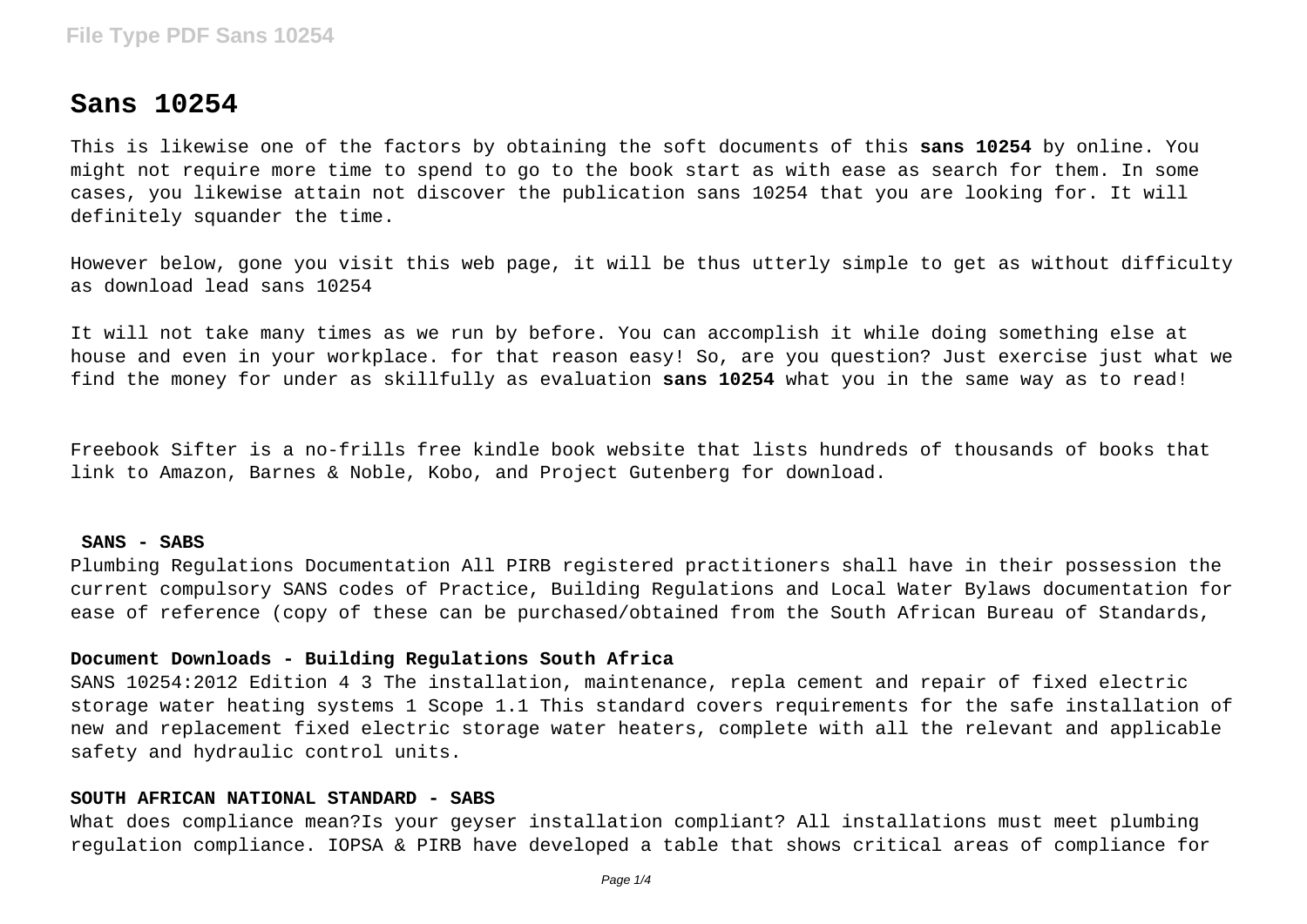# **File Type PDF Sans 10254**

an electrical geyser.The critical areas of compliance must be read in conjunction with SANS 10254 & 10252

### **ESKOM SOLAR WATER HEATING PROGRAM**

SANS 10252-1 was last amended in 2004 • Compliance to these referenced Product Standards is Compulsory • The product standards include all plumbing and drainage products used in installations in buildings  $\bullet$ Taps, pipes, fittings, valves, etc., etc.

# **Plumbing compliance SANS 10254: Installation, replacement ...**

This key change in SANS 10254 requires that, on completion of a geyser installation, maintenance, or replacement of components, a Certificate of Compliance (CoC) from the professional body for plumbers this being the Plumbing Industry Registration Board (PIRB) — in terms of the relevant national legislation shall be issued to the owner of the installation or the body requiring such a certificate, along with a written notice of any non-compliances.

## **DIY Plumbing - What is Legal? - Sans10400.co.za**

As of December 2017, SANS 10254: 2017 Edition 4.1, has been published and must be complied with, with immediate effect, when all electrical storage water heating systems (i.e. geysers) are being installed, maintained, replaced and or repaired.

### **PIRB INDUSTRY NOTICE: 1-2018**

SANS 10252-1: Water supply and drainage for buildings Part 1: Water supply installations for buildings by South African Bureau of Standards

#### **Sans 10254 pdf - WordPress.com**

SANS Number 1 2 1 3 2 2 2 3 5 3 2 2 N N N N N N N N N N N N 2007-11-02 2007-11-30 2007-06-29 2016-07-15 2008-03-20 2005-05-20 2017-08-04 2011-06-24 2017-08-04 2010-05-07 2008-09-19 2005-05-20 A A A A A A A A A A A Y Y Y Y Y Y Y Y Y Y Y Y Y Y Y Sansified. LIST OF PUBLISHED STANDARDS Report Date : 2019-12-09 Cost Centre(s) : % Page No : 5 Of SABS/TC

## **GEYSER REPLACEMENTS & REPAIRS - CHANGES TO THE SANS 10254 ...**

In terms of the SOUTH AFRICAN NATIONAL STANDARD (SANS) 10254, 10106, 1352 and the National Consumer Protection Act; all owner/users of a maintained, replaced or repaired hot water heating system comply to these standards, and any non-compliance of the respective South African National Standard must be  $P$ age $\overline{2}/4$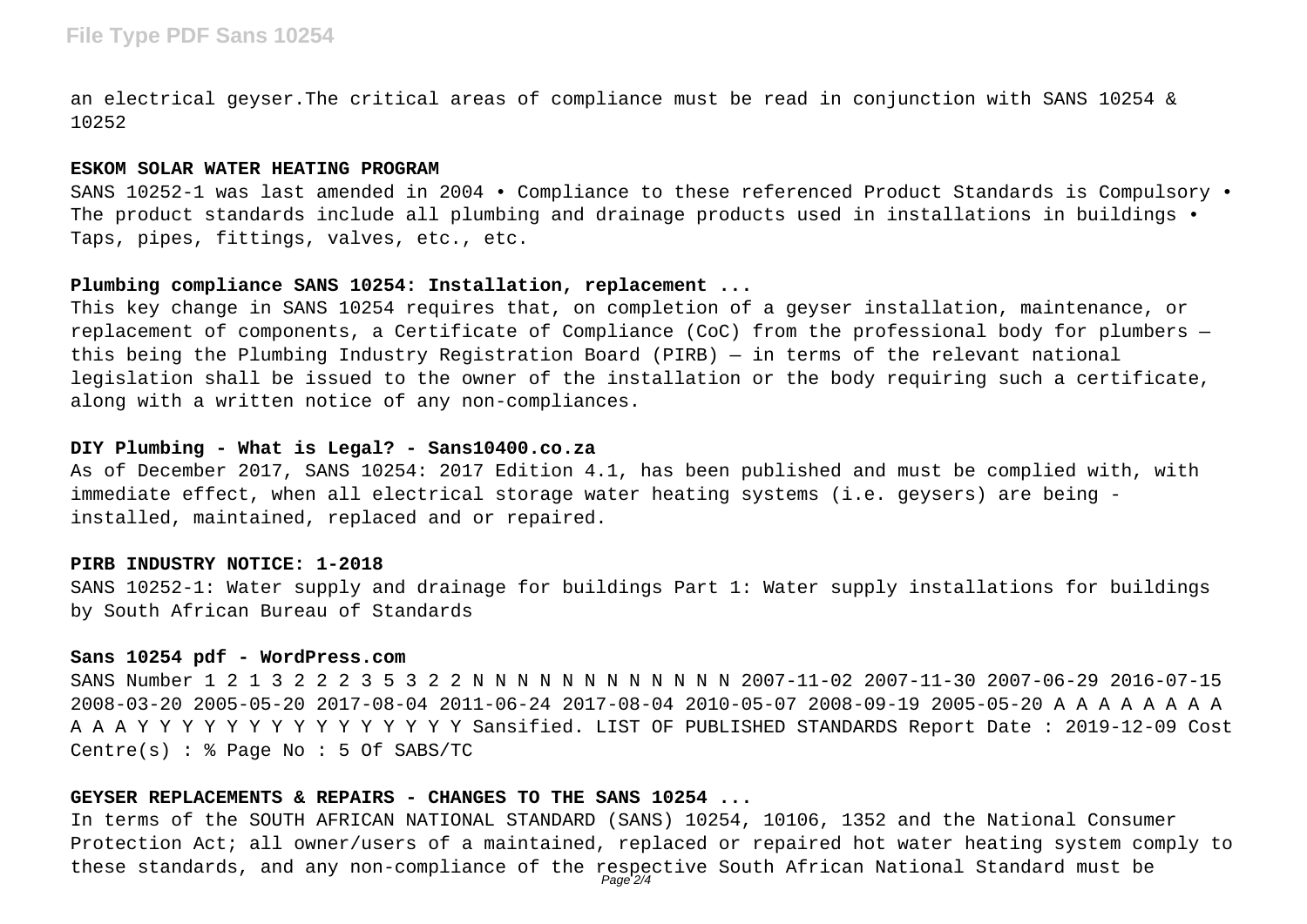# **File Type PDF Sans 10254**

notified in writing to the user/owner.

## **Non-compliance Notice 2018 SANS 10254 electrcial geyser ...**

Most of these tasks relate to maintenance, and by taking the DIY plumbing route, you can save yourself a lot of money. But you do need to know how to do the job correctly, and be sure that you are not contravening the law. ... and SANS 10254 (2012) that governs geysers – "This standard applies to all water heaters that fall within the scope ...

#### **SOUTH AFRICAN NATIONAL STANDARD**

SANS 10254 says the following: On completion of the installation, a certificate of compliance from the professional body for plumbers registered in terms of the relevant national legislation (see foreword), shall be issued to the owner of the installation or to the body requiring such a certificate.

# **Plumbing Regulations Documentation - Pirb**

The National Building Regulations. In 1990, the SABS published its first revision of its code of practice, SABS 0400-1990, which later became known as SANS 10400-1990. While these standards are not free (you can only purchase them from the SABS), the 1990 version of this standard is now available FREE here.

## **SANS 10252-1: Water supply and drainage for buildings Part ...**

with SANS 1307, SANS 10106, SANS 10254 and. SANS.SANS 10254 means the Standard Specification for the installation, maintenance, replacement and repair of fixed electric storage water heating systems, SANS. NOTE: Copies of SANS standards are available from SABS, as

### **Sans 10254**

SANS 10254 10252-1 MOUNTING 1. The support structure for the drip tray and water heater, must be placed on tie beams that are supported on load bearing walls, at least grade 5 of SANS 1783-2, of a size 114mm x 30mm or bigger and may not be spaced more than 500mm apart. 2. Each foot of water heater must rest on a support beam. 3.

#### **How does SANS 10254:2017 impact on existing and new ...**

geyser replacements & repairs - changes to the sans 10254 act regulations October 11, 2018 | BY The Bellbuoy Group The Bellbuoy Group notes that there have been a number of changes to the SANS regulations Page 3/4